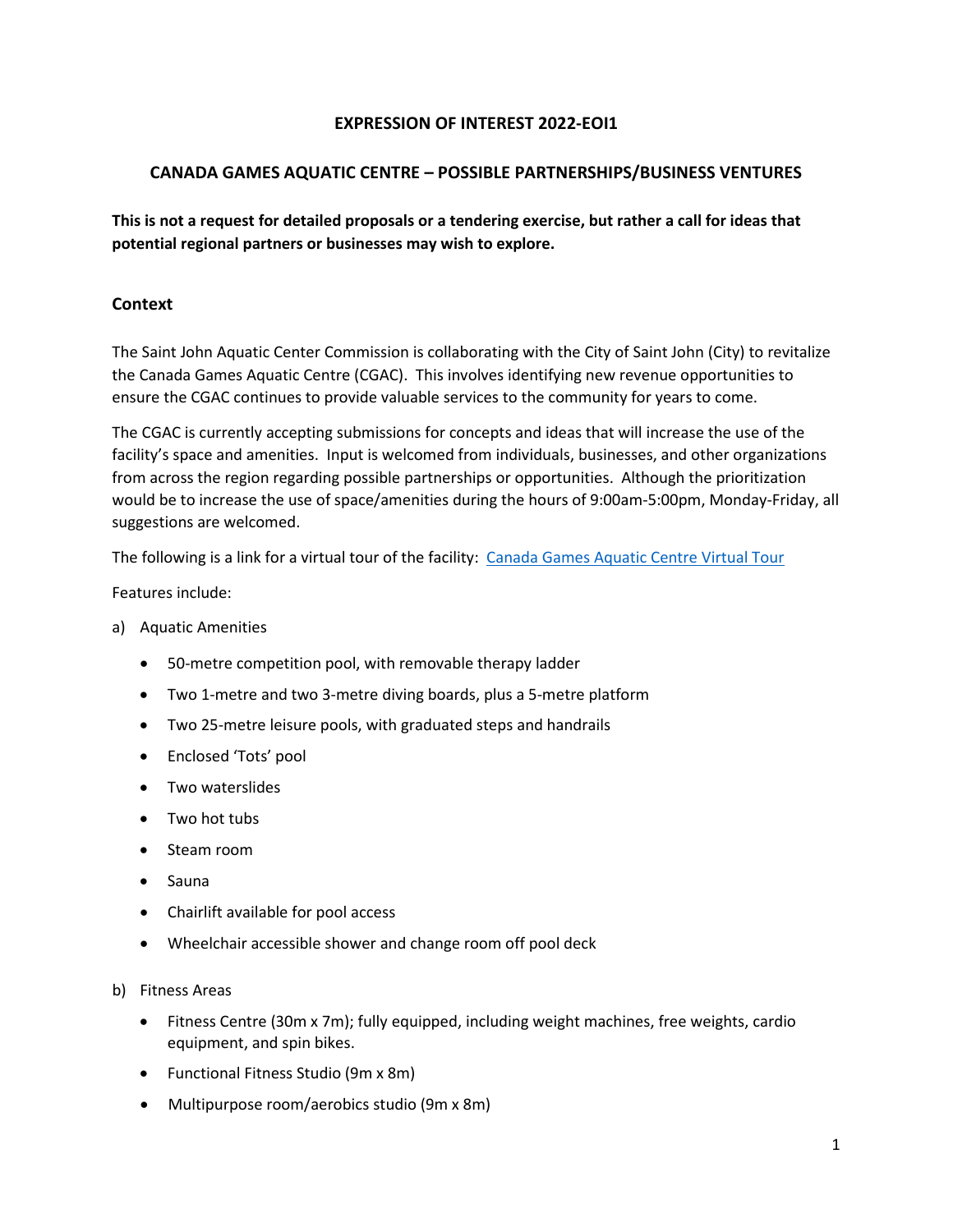- Stretching area (11m x 4.5m)
- c) Meeting Rooms
	- Three rooms (approx. 10m x 3m) located along the lower pedway, adjacent to the competition pool
- d) Location
	- The CGAC is located at 50 Union Street in Saint John. One of the facility's many assets is its connection by indoor pedways to a variety of amenities in the Uptown core. This "inside connection" links the facility to shopping, restaurants, and other businesses.
	- Some parking is available directly on site, with additional parking available within a short walking distance (including indoor parking options directly connected through the pedway system).

## **Process**

This is not a call for tenders or a request for proposals, but rather an opportunity to present ideas for potential business concepts.

Individuals, businesses, and other organizations from across the region are invited to submit a written description of the idea/concept for a possible partnership, business venture, and/or potential opportunities to use spaces/amenities located within the CGAC.

The submission should be no longer than two (2) pages and should be submitted to the undersigned no later than 4:00:00 pm (ADT), Tuesday, July 5, 2022.

# *Submissions may be submitted digitally to*:

[supplychainmanagement@saintjohn.ca](mailto:supplychainmanagement@saintjohn.ca)

*All inquiries shall be submitted to:*

#### [supplychainmanagement@saintjohn.ca](mailto:supplychainmanagement@saintjohn.ca)

All submissions and inquiries shall be clearly labelled as: "Expression of Interest 2022-EOI1 - Canada Games Aquatic Centre – Possible Partnerships/Business Ventures"

Each submission shall include the following information:

1. A high-level overview of the concept, including any spaces/amenities that may be required (as well as times and days of the week usage would be required).